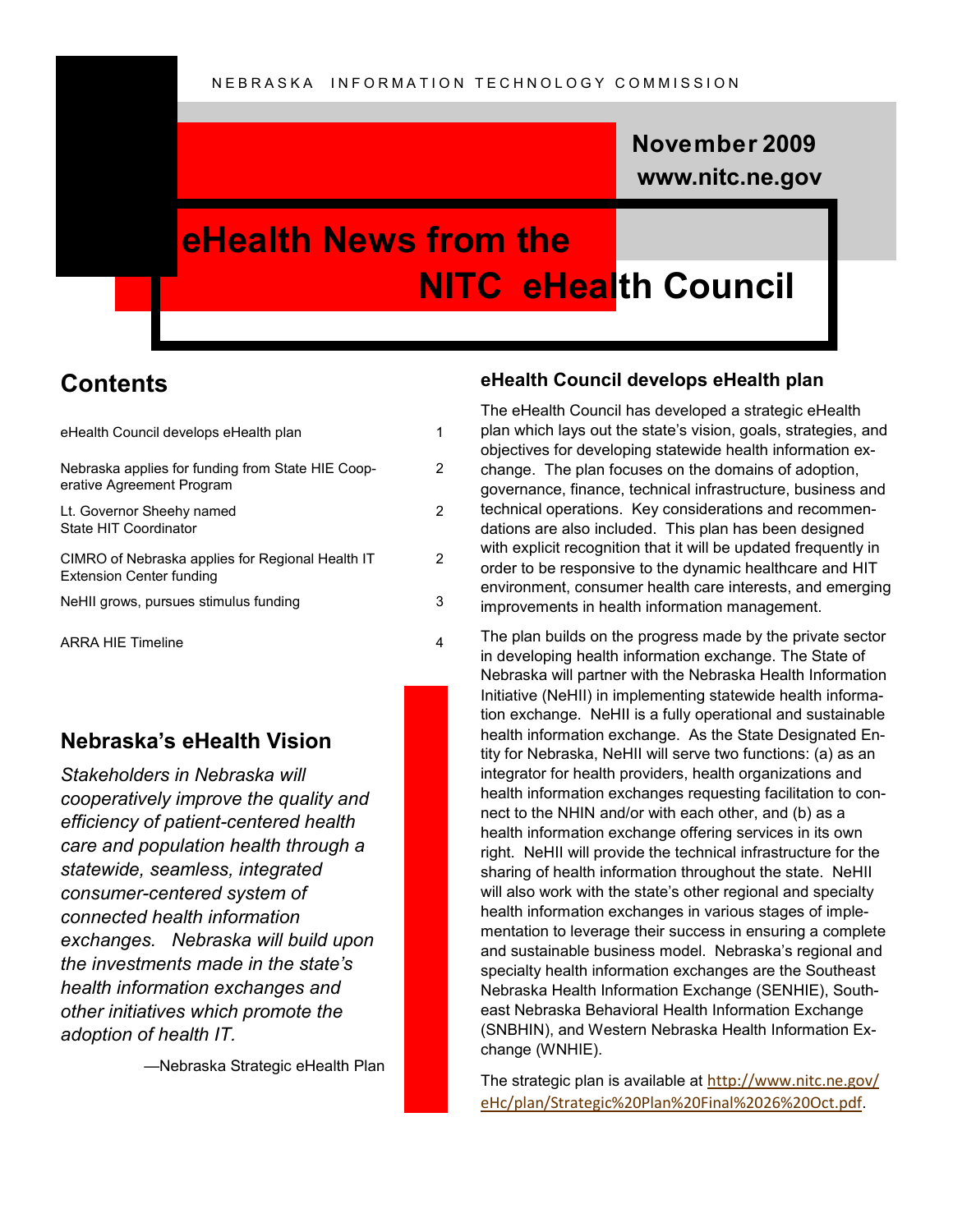#### **Nebraska applies for funding from State HIE Cooperative Agreement Program**

The State of Nebraska has applied for approximately \$6 million in funding from the State HIE Cooperative Agreement Program. Funds will be used to implement statewide health information exchange. The Nebraska Information Technology Commission will serve as the fiscal agent for the program and will provide oversight for the program. As the state designated entity, NeHII will oversee project implementation. Funding announcements are expected to be made in December.

An operational plan will be developed in the coming months. The operational plan will guide the implementation of statewide health information exchange through the State HIE Cooperative Agreement program.

#### **Nebraska's eHealth Goals**

*These goals will be achieved while ensuring the privacy and security of health information, which is an essential requirement in successfully implementing health information technology and exchanging health information:*

- *Using information technology to continuously improve health care quality and efficiency through the authorized and secure electronic exchange and use of health information.*
- *Improve patient care and consumer safety;*
- *Encourage greater consumer involvement in personal health care decisions;*
- *Enhance public health and disease surveillance efforts;*
- *Improve consumer access to health care;*
- *Improve consumer outcomes using evidencebased practices.*

—Nebraska Strategic eHealth Plan

#### **Lt. Governor Sheehy named State HIT Coordinator**

Lt. Governor Rick Sheehy has been designated as Nebraska's State HIT Coordinator. He will coordinate health information exchange efforts within the State of Nebraska and will work with the eHealth Council to facilitate health information exchange efforts across the state. He will be supported by the NITC's Community and Health IT Manager.

Responsibilities of the State HIT Coordinator include:

- Coordinating state government participation in health information exchange.
- Coordinating activities with the state designated entity, the NITC eHealth Council, the state's health information exchanges, the Regional Health Information Extension Center, and other stakeholders.
- Assisting the NITC eHealth Council in the development of the state's eHealth Plan and the state's application for the State Health Information Exchange Cooperative Agreement Program.
- Assisting the NITC eHealth Council in the development of recommendations for a framework for governance and oversight of health information technology in the state and on other policy issues related to health information technology.
- Providing oversight over the implementation of the State Health Information Exchange Cooperative Agreement Program with the assistance of the NITC eHealth Council.

#### **CIMRO of Nebraska applies for Regional Health IT Extension Center funding**

The Office of the National Coordinator is funding the development of regional extension centers to provide assistance in adopting electronic medical record systems. A collaborative of Nebraska organizations has submitted a Cycle 1 application to establish a Health Information Technology Extension Center that will serve providers throughout the state. CIMRO of Nebraska, the CMS Quality Improvement Organization, is serving as a lead applicant for the proposed program. The Nebraska Regional Center will furnish education, outreach, and technical assistance to help Ne-

**PAGE 2**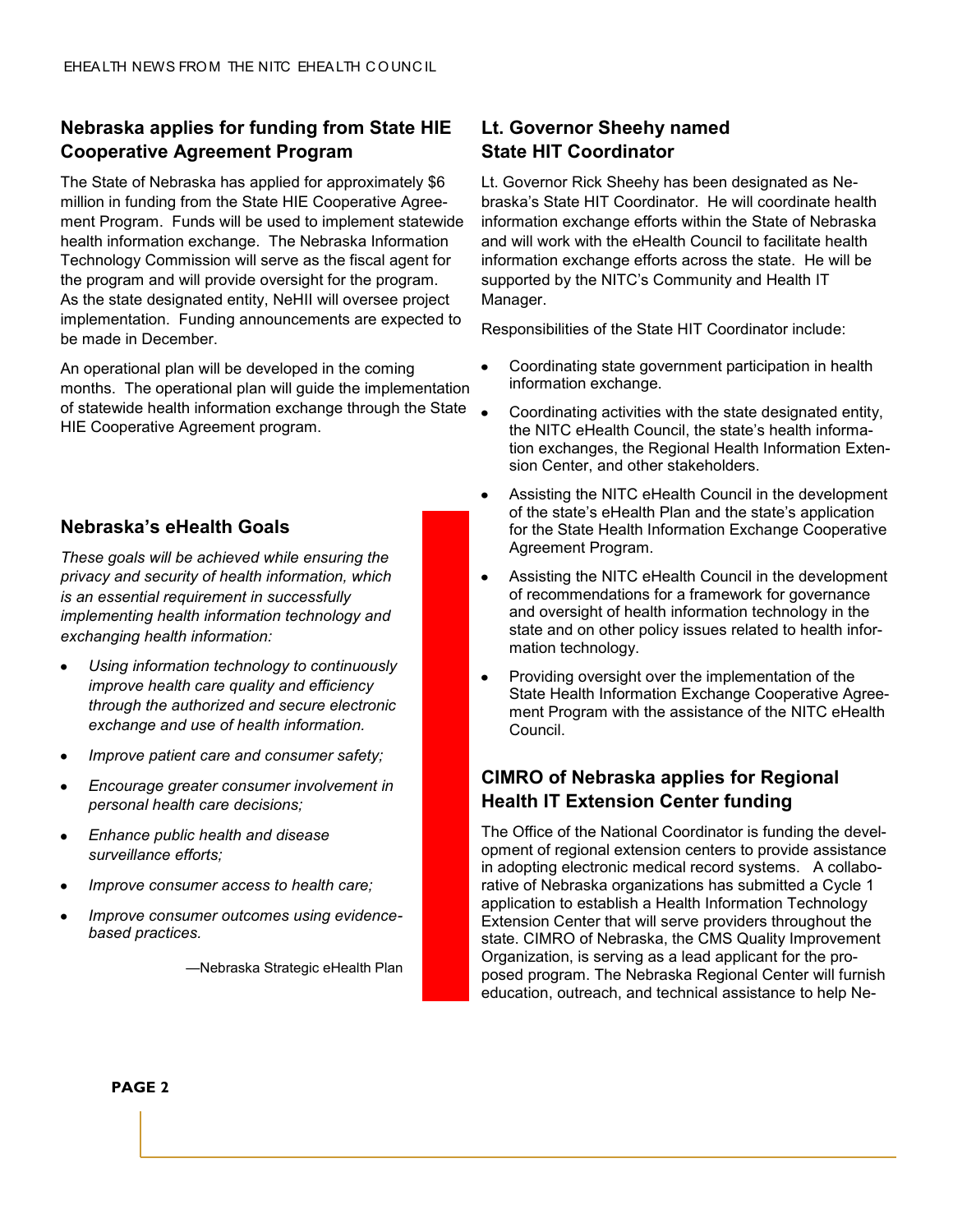braska providers select, successfully implement, and meaningfully use certified EHR technology to improve the quality and value of health care. The Nebraska Regional Center will also help Nebraska providers achieve, through appropriate available infrastructures, exchange of health information in compliance with applicable statutory and regulatory requirements and patient preferences. Pursuant to requirements of the HITECH Act, priority shall be given to providers that are primary-care providers (physicians and/or other health care professionals with prescriptive privileges, such as physician assistants and nurse practitioners) in any of the following settings:

- Individual and small group practices (ten or fewer professionals with prescriptive privileges) primarily focused on primary care;
- Public and Critical Access Hospitals;
- Community Health Centers and Rural Health Clinics; and
- Other settings that predominantly serve uninsured,  $\bullet$ underinsured, and medically underserved populations

Each of the four Nebraska Health Information Exchanges and numerous other healthcare organizations have provided letters of support for the Nebraska Regional Center application. The Regional Center will collaborate with the State Designated entity, the other HIEs, the Telehealth Network, and other related initiatives to ensure that providers receive the most comprehensive information to meaningfully adopt EHR technology.

Grants under the Extension Program will be awarded on a rolling basis with an expected 20 grants awarded in the first quarter of FY2010, another 25 in the third quarter and the remaining awards in the fourth quarter of FY2010. The initial funding includes approximately \$598 million to ensure that comprehensive support is available to providers under the Extension Program beginning early in FY2010, with an additional \$45 million available for years 3 and 4 of the program. Federal support continues for four years, after which the program is expected to be self-sustaining. Of the total federal investment in this program, about \$50 million is dedicated to establishing the national HITRC, and \$643 million is devoted to the Regional Centers.

#### **NeHII grows, pursues stimulus funding**

The NeHII exchange continues to grow as more physicians learn about the benefits of NeHII. Physicians, hospitals and healthcare entities have been approaching NeHII with inquiries and requests to participate in the exchange. To enable participation from entities across the state, NeHII continues to define models of access to enable organizations to benefit from the increased efficiencies and quality of care afforded by statewide health information exchange.

NeHII is working with the eHealth Council and the other HIEs in Nebraska to actively pursue the HIE federal stimulus funding. An application for the State HIE Cooperative Agreement Program was submitted in mid October. The strategic plan has been developed and the operational plan is being created.

The Axolotl Customers' Conference was September 9-11. Deb Bass presented a session on *Patient Consent & Consumer Education in Nebraska*. NeHII has taken an active leadership role in the Axolotl User Group which is comprised of fifteen of the various HIEs and RHIOs around the country on the Axolotl platform. NeHII will be leading or participating in a number of the group's subcommittees, which will give NeHII greater access to Axolotl and offer many opportunities for peer collaboration. On September 30<sup>th</sup>, NeHII hosted teams from South Dakota and Arizona for a site visit to Omaha to meet with our team and strategize on partnership possibilities.

If you are contacted by interested parties, Deb Bass and Chris Henkenius are available to present information about NeHII as needed. Deb or Chris may be contacted at 402.346.1505.